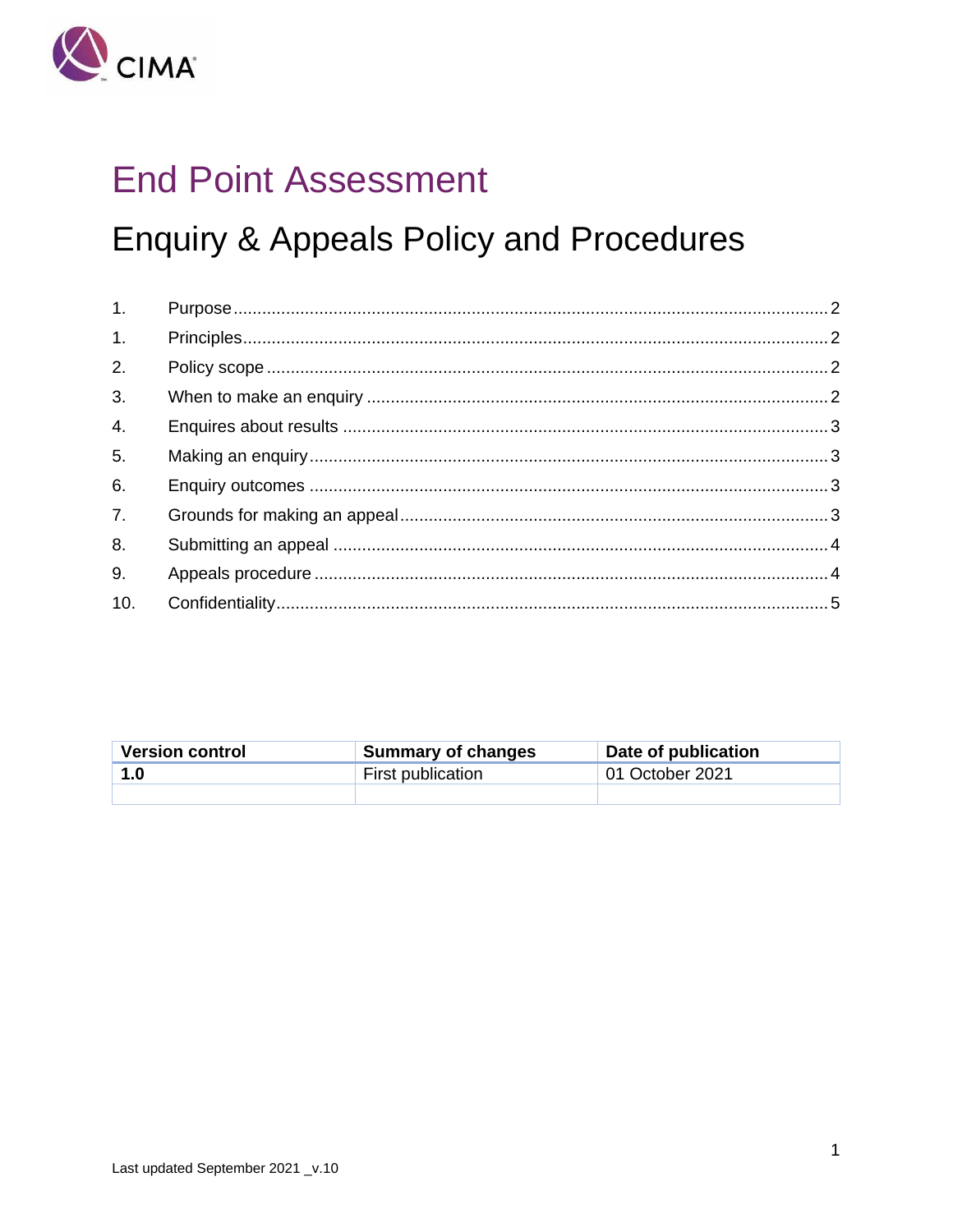<span id="page-1-0"></span>

# **1. Purpose**

<span id="page-1-1"></span>1.1 CIMA is committed to delivering a high-quality End Point Assessment Service (EPA). We recognise on rare occasions disruptions can occur that may impact an apprentice's assessment performance and/or examination experience. To ensure that all apprentices are assessed fairly, CIMA has in place a procedure to allow apprentices to appeal against the outcome of their EPA.

# **1. Principles**

- 1.1 This policy aims to:
	- provide a fair and transparent enquires and appeals policy that is clear and accessible
	- ensure all relevant staff follow the correct procedures
	- ensure all appeals are investigated fairly and in a timely manner
	- ensure all appeals are handled appropriately
	- encourage lessons learned to improve our processes and quality of service.
- <span id="page-1-2"></span>1.2 CIMA's enquiry and appeals service is free of charge.

# **2. Policy scope**

2.1 This policy applies to CIMA's EPA Service and is applicable to Employers, Training Providers or Apprentices. It outlines the process for making an enquiry or appeal about results or assessment decisions relating to EPA.

# **Out of scope**

- 2.2 If you are unsatisfied with the outcome of a misconduct, malpractice or maladministration investigation decision, penalty or sanction, please refer to CIMA's EPA Malpractice [Policy and Procedure](http://www.cimaglobal.com/Documents/Exam/EPA%20Malpractice%20Policy%20and%20Procedures_V1.0.pdf) and [CIMA's Exams Standards Investigation](https://www.cimaglobal.com/Documents/Exam/Exam%20Standards%20Investigation%20Procedure_Final%20V1.0.pdf)  [Procedure.](https://www.cimaglobal.com/Documents/Exam/Exam%20Standards%20Investigation%20Procedure_Final%20V1.0.pdf)
- <span id="page-1-3"></span>2.3 If you are unsatisfied with the outcome of a complaint's decision, please refer to CIMA's EPA [Complaints Policy and Procedure.](http://www.cimaglobal.com/Documents/Exam/EPA%20Complaints%20policy%20and%20procedures_1.0.pdf)

# **3. When to make an enquiry**

3.1 Post result enquires provide Employers, Training Providers or Apprentices the opportunity to query EPA assessment decisions, if they have reasonable grounds to believe they are inaccurate. If you are making a complaint on an apprentice's behalf,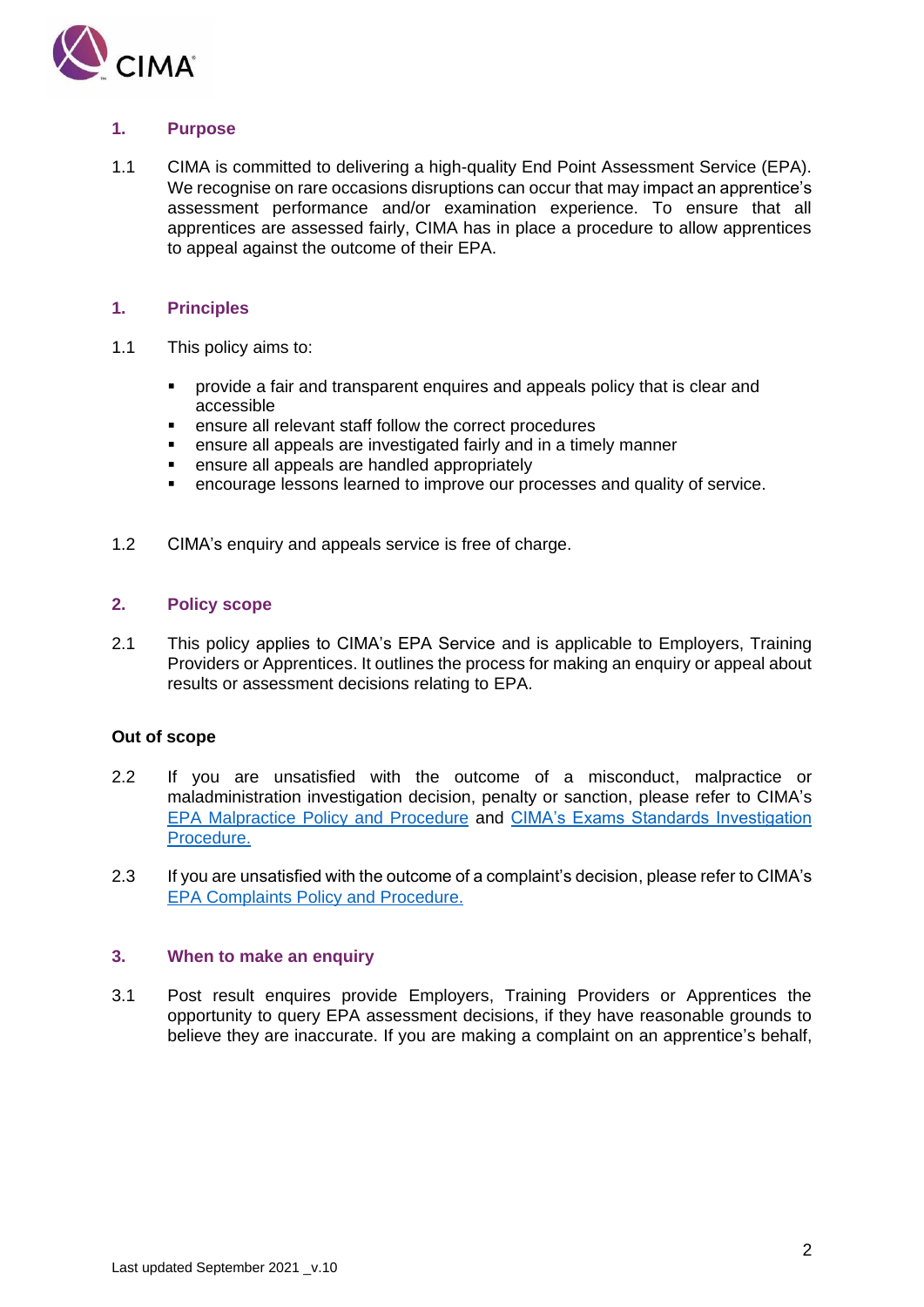

you must have the consent of the apprentice prior to making the enquiry and must ensure the apprentice understands all the possible outcomes.

- 3.2 An enquiry can be made by Employers, Training Providers or the Apprentice, in circumstances where CIMA has declined applications for special accommodation (access arrangements) or special consideration.
- <span id="page-2-0"></span>3.3 An enquiry can also be made in circumstances where further clarification is required in respect to CIMA's EPA policies and/or procedures.

### **4. Enquires about results**

- 4.1 The results enquiry service includes a clerical review of all processes and procedures leading to the issue of EPA results. The service does not include challenges to academic judgement or typically involve the re-marking of an apprentice's work. However, a review will be initiated if the need is identified during the course of investigating an enquiry.
- <span id="page-2-1"></span>4.2 CIMA's EPA quality assurance processes involve all necessary precautions to ensure maximum reliability before results are published. Our post examination marking processes are subject to rigorous checks and balances, and results are validated by independent psychometricians and CIMA's governance committee - CGMA Examination Board.

# **5. Making an enquiry**

- 5.1 You can submit a results enquiry via [epa.operations@aicpa-cima.com](mailto:epa.operations@aicpa-cima.com) within 14 working days of the apprentice's notification of results.
- 5.2 We will acknowledge your enquiry application within five working days and typically respond to your enquiry within 10 working days.
- <span id="page-2-2"></span>5.3 If you are unhappy with the outcome of the enquiry, you have 14 working days to request an Appeal. Please note that any appeal submitted after this deadline will not be reviewed unless there are highly extenuating circumstances.

#### **6. Enquiry outcomes**

- 6.1 If the enquiry identifies any policy, procedures or operational failures, CIMA will take all reasonable steps to
	- correct any errors
	- identify other students affected and mitigate any impact
	- produce and implement an action plan to mitigate further issues/ risks
	- provide feedback or training and development to relevant members of the EPA operational team.

# <span id="page-2-3"></span>**7. Grounds for making an appeal**

- 7.1 The following are grounds for making an appeal.
	- (a) If you are unsatisfied with the outcome of an enquiry. Please note challenges to academic judgement alone are not sufficient grounds for an appeal.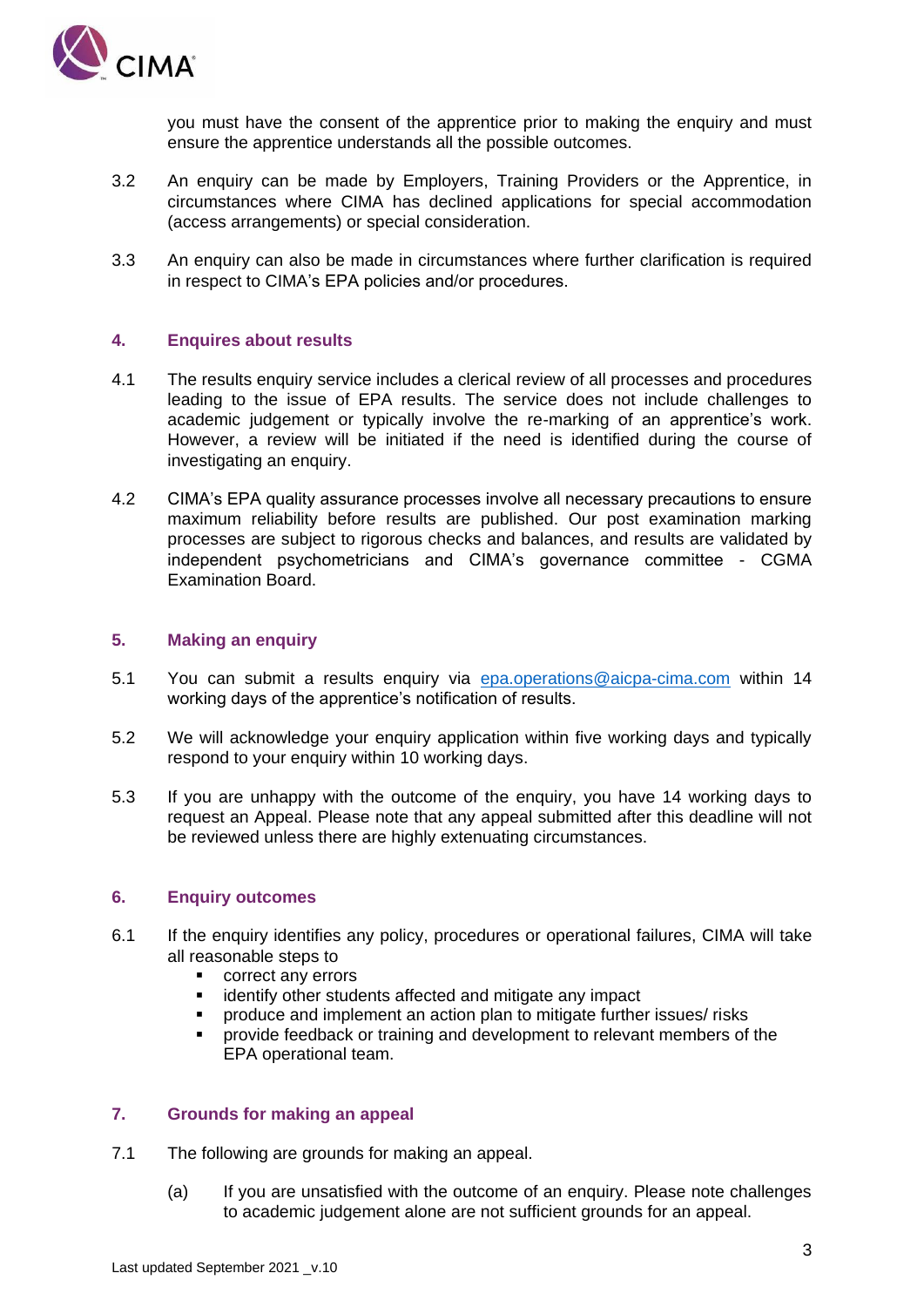

- (b) In circumstances where CIMA have declined applications for special accommodation (access arrangements) or special consideration.
- <span id="page-3-0"></span>(c) You have reasonable grounds or evidence to suggest there was a procedural irregularity in the conduct of the EPA service, which has adversely affected an apprentice's performance. Although we recommend that you refer to CIMA's [EPA Special Consideration Policy](https://www.cimaglobal.com/Documents/Exam/EPA%20Special%20consideration%20policy_2.0%20active%20December%202020.pdf) in the first instance.

## **8. Submitting an appeal**

- 8.1 To make an appeal, please email [epa.operations@aicpa-cima.com](mailto:epa.operations@aicpa-cima.com) and include the following information:
	- a) Candidate ID and contact details (full name, phone number)
	- b) Examination details (where applicable)
	- c) Pearson VUE incident number (where applicable)
	- d) Grounds for your appeal (refer to section 7 above)
	- e) Explanation of the reason behind your appeal
	- f) Supporting evidence/documents (include any previous correspondence from CIMA relevant to the complaint)
	- g) Details of your preferred outcome. For example, an explanation or apology, commitment to review relevant administrative and quality assurance procedures, examination fee refund or free examination re-sit. Or please state alternative outcome.

### <span id="page-3-1"></span>**9. Appeals procedure**

#### **Stage 1 Submit an Appeal**

9.1 An Appeal request is typically acknowledged within five working days of receipt. Your appeal will be reviewed by a senior manager of CIMA's Examinations Department, who will confirm whether your appeal falls within the scope of this policy and the appropriate next steps. Please refer to section 7 above Grounds for making an appeal.

#### **Stage 2 Investigation**

9.2 If your appeal falls within the scope of the policy, an Investigation Officer will gather the relevant facts, ensuring that the information gathered is accurate and complete.

# **Stage 3 Appeal outcome**

- 9.3 Your case will be referred to an independent Appeals Panel<sup>1</sup>, not previously involved in any aspect of your enquiry.
- 9.4 The decision and outcome of your appeal will be communicated to you within 30 working days of receipt of your appeal. The response will include reasons for either

 $1$ <sup>1</sup> The Appeals Panel is a sub-committee of the CGMA Examination Board. The Appeals Panel compromises of at least 3 voting members (lay and non-lay members of the Accounting Profession), an independent Chair and CIMA staff to act as a non-voting Secretary. All voting members are independent of the investigation process.